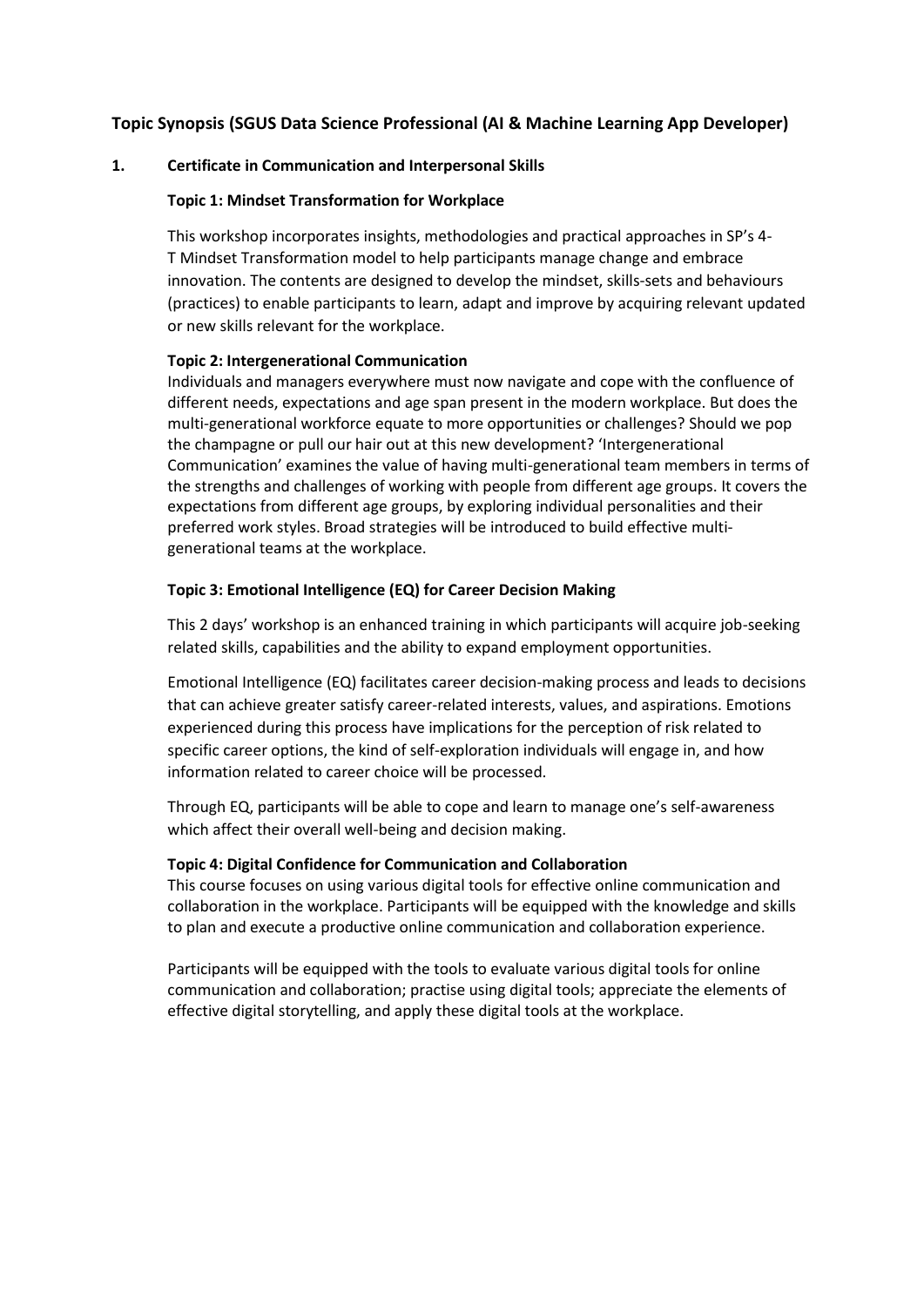# **2. Certificate in Introduction to Analytics, Cyber Security, AI and Blockchain**

#### **Topic 1: Fundamental Data Analysis Using Excel 2016**

The objective of the course is to equip learners with relevant skills to use Excel for the purpose of organize and analysing data for visual presentation and improve decision making in business development.

By the end of the course, learner will have:

- An understanding of how to apply most commonly used statistical and lookup functions;
- The ability to gather data and organize the data for analysis in business;
- The know-how on how to generate and interpret charts;
- Be able to build dashboards using PivotTables and PivotCharts; and
- Skills in using Excel What-If Analysis and Data Analysis tools for generating different scenarios of business environment and aiding decision making.

#### **Topic 2: Essential Statistical Analysis**

The course aims to equip the participant with the following:

Knowledge and Understanding: An understanding of the main basic principles for preparing data for statistical analysis; carry out and interpret statistical analysis such as exploratory analysis and testing for differences and associations.

Intellectual skills: Skills in problem solving, data analysis and evaluation methods through lectures, practical, and independent reading.

Practical skills: Skills in using social science datasets and practical experience of sampling and data analysis including using software (Excel or Minitab Express).

Transferable skills and personal qualities: Data handling, interpretation and reporting of statistical analysis. Social statistics and data analysis skills are highly in demand in the labour market. This will also aid the student in the development of their communication and team working skills.

By the end of the course, learners will be able to:

- Organize, manage and present data
- Use and apply basic specific statistical methods to infer data, such as estimation, testing for difference and association.
- Use appropriate statistical software for data analysis
- Analyse and interpret statistical output and charts.

#### **Topic 3: Visual Analytics using Power BI**

The course aims to equip the participant with the following:

Knowledge and Understanding: An understanding of how a dashboard works; its advantages and disadvantages and how it will be useful at workplaces.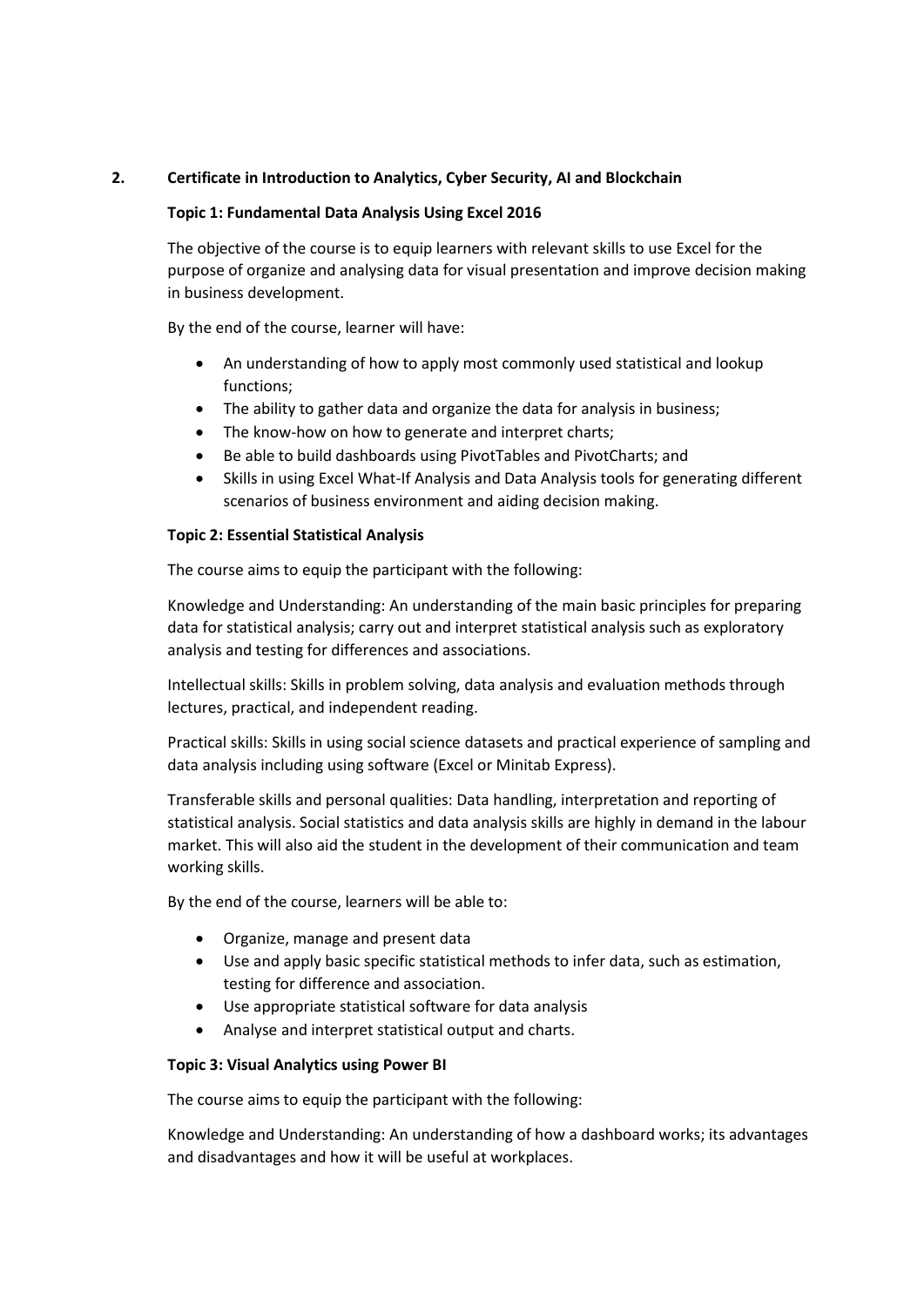Intellectual skills: How to apply the knowledge received during the course in developing the dashboard and using DAX functions, filters etc.

Practical skills: Participants will be developing their own dashboard. This exercise will enable them to show their creativity, skills obtained from the course and a satisfaction from attending the Power BI course.

Transferable skills and personal qualities: The knowledge and skills acquired from this course can be used at workplaces especially for those involved in KPI reporting, dashboard development or someone who have regular management meetings.

By the end of the course, learners will be able to:

- Upload data & and create data models
- Use DAX functions to enhance dashboards
- Associate links between variables for visual and descriptive analytics
- Find hindsight and insights from dashboard

#### **Topic 4: Cyber Security for Non-IT Professionals**

The objectives of the course is to create awareness and understanding of common cyber threats, both at home and at work. Typical mitigation methods will be discussed to help participants make better use of the available cyber security tools to protect themselves against cyber adversaries.

Upon completion of this course participants will be able to:

- Relate what is Cyber Security what are at stake
- Examine common threats (e.g. Phishing, malware)
- Use common mitigation methods
- Use basic wireless and smartphone security
- Outline security related laws (e.g. PDPA, CMA)

#### **Topic 5: Introduction to Blockchain**

This course aims to equip participants with a strong fundamental knowledge on Blockchain technology and educate them on the underlying mechanisms that make up a blockchain. Participants will also be familiarized with certain cryptocurrencies, such as Bitcoin to augment their understanding of Blockchain Technology.

Upon completion of this course participants will be able to:

- Explain the fundamental principles of Blockchain Technology.
- Describe and appraise the encryption technology used in Blockchain.
- Develop a crypto currency wallet and complete a transaction.

#### **Topic 6: Introduction to AI and Machine Learning**

This course aims to introduce artificial intelligence (AI) and machine learning (ML). The course focuses on learning how to apply AI and ML to solve real-life problems. Through practical sessions, participants will experience the setting up and use of a simple machine learning tools that do not require coding.

Upon completion of this course participants will be able to: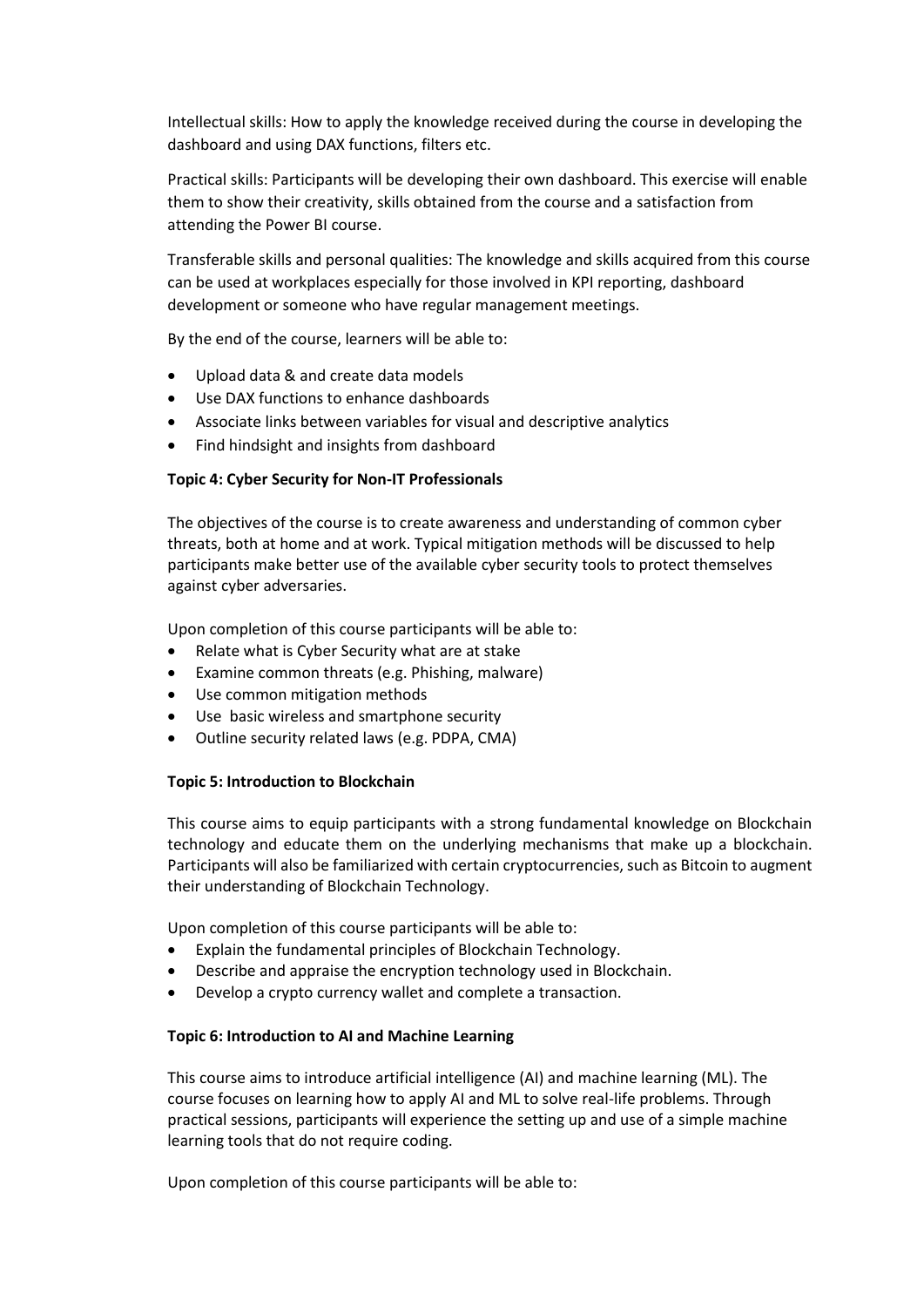- Illustrate the project workflow in a machine learning project
- Classify and frame industry problems as supervised learning or unsupervised learning problems
- Select suitable machine learning algorithms
- Use online/cloud-based machine learning tools

### **3. Certificate in Essential and Emerging Skills for Employability**

#### **Topic 1: Getting ready for Your Next Job**

This course equips participants with the essential job search skills, knowledge and tools that will allow them to present themselves positively on paper, in person and on professional networking sites.

Participants will learn how to craft resumes that get the attention of prospective employers and recruiters and pivot their experiences to succeed and leave a good impression at job interviews (face-to-face or digital). This course also helps jobseekers to get started on using the popular professional networking site, LinkedIn, to create a professional brand for job search and networking.

#### **Topic 2: HR for Non-HR Professionals**

The 1-day workshop will introduce participants to what Human Resource Management is about, key Human Resource functions and how it impacts business success. Using an interactive approach, participants will gain a better understanding and exposure of the HRrelated issues that they may face as a manager or employee spanning recruitment, development, engagement and separation from the firm.

#### **Topic 3: Finance Fundamentals**

A basic knowledge of finance is essential for any non-financial professionals to function effectively in his/her current capacity. The ability to understand finance is not only useful as a life skill, but a much needed requirement for non-financial professionals occupying or about to assume a greater leadership role in the organization.

The 1-day course allows participants to:

- Interpret financial information correctly for decision-making
- Understand the impact of your decisions and actions (or non-action) on the "bottom-line" performance of your organization
- Bridge your communication gap with colleagues from the finance department
- Understand the common yardsticks used in project evaluation

#### **Topic 4: Design Thinking for Business Innovation**

Businesses, social entrepreneurs, and other innovators have used human-centered design for decades to create solutions for many different types of challenges. This workshop will teach you the human-centered design process so you can be more people-centric when problem solving.

In this two day workshop, tools such as Deep User Interview, Persona, Gmap and Rapid Prototyping will be introduced to identify and execute opportunities for growth and innovation.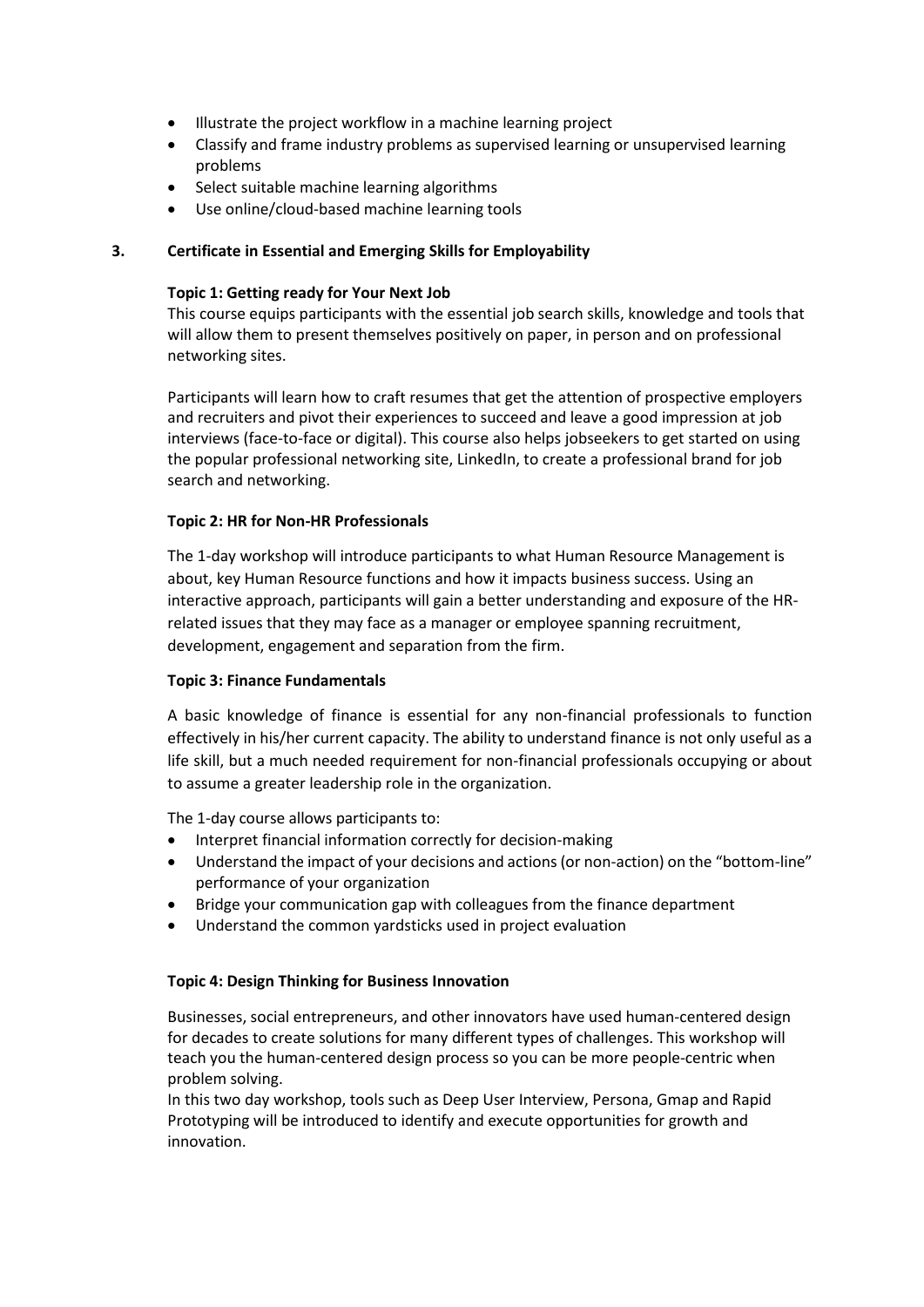#### **Topic 5: Robotic Process Automation**

Robotic Process Automation is the application of technology that allows employees in a company to configure software or a "robot" to capture and interpret existing applications for processing a transaction, manipulating data, triggering responses and communicating with other digital system. This course will show how businesses can automate some of the internal process to bring about an improvement in productivity and get employees to move up the work value chain. This 1 &  $\frac{1}{2}$  day course aims to equip participants with the skills to easily create useful RPA scripts to automate their own desktop processes, without coding or programming knowledge. They will learn how to achieve this.

### **Topic 6: Digital Marketing with Personal Branding**

This course introduces students to tools for establishing a personal brand online and importance of establishing digital marketing strategy to promote their own personal brand.

### **4. Certificate in Fundamentals of Data Science**

### **Topic 1: Introduction to Statistics for Data Science**

This module provides students with an introduction to elementary probability theory and statistical concepts and principles that lay the foundation to understand and learn the statistical procedures and methods in the subsequent modules. The topics covered include descriptive statistics, rules of probability, probability distributions of discrete and continuous random variables, sampling distributions, statistical estimation and hypothesis testing.

#### **Topic 2: Introduction to Programming for Data Science**

This module provides students with the fundamental skills to code applications to retrieve, clean and visualize data using the Python programming language. Students learn key concepts such as what structured and unstructured data are, and how they can create and manipulate relational and NoSQL databases to explore data and to create visualizations that can help them gain useful insights from it.

# **5. Certificate in Data Science Projects Practices**

This certificate teaches students to plan end to end data science projects including activities involved, dependencies, external/internal resource needs and skills requirements. The approaches to manage stakeholder expectations as well as organising and managing a data science team on the delivery of data science projects will be covered. Participants will also be taught how to plan communications on status and activities reporting of data science projects.

#### **6. Certificate in Job Specialisation for AI & Machine Learning App Developer**

#### **Topic 1: Applied AI & Machine Learning**

This certificate programme enables students to apply machine learning to solve practical problems in many financial, medical, commercial, and scientific applications. Students will learn different concepts, programming models and algorithms that enables computational systems to adaptively improve their performance with experience accumulated from the